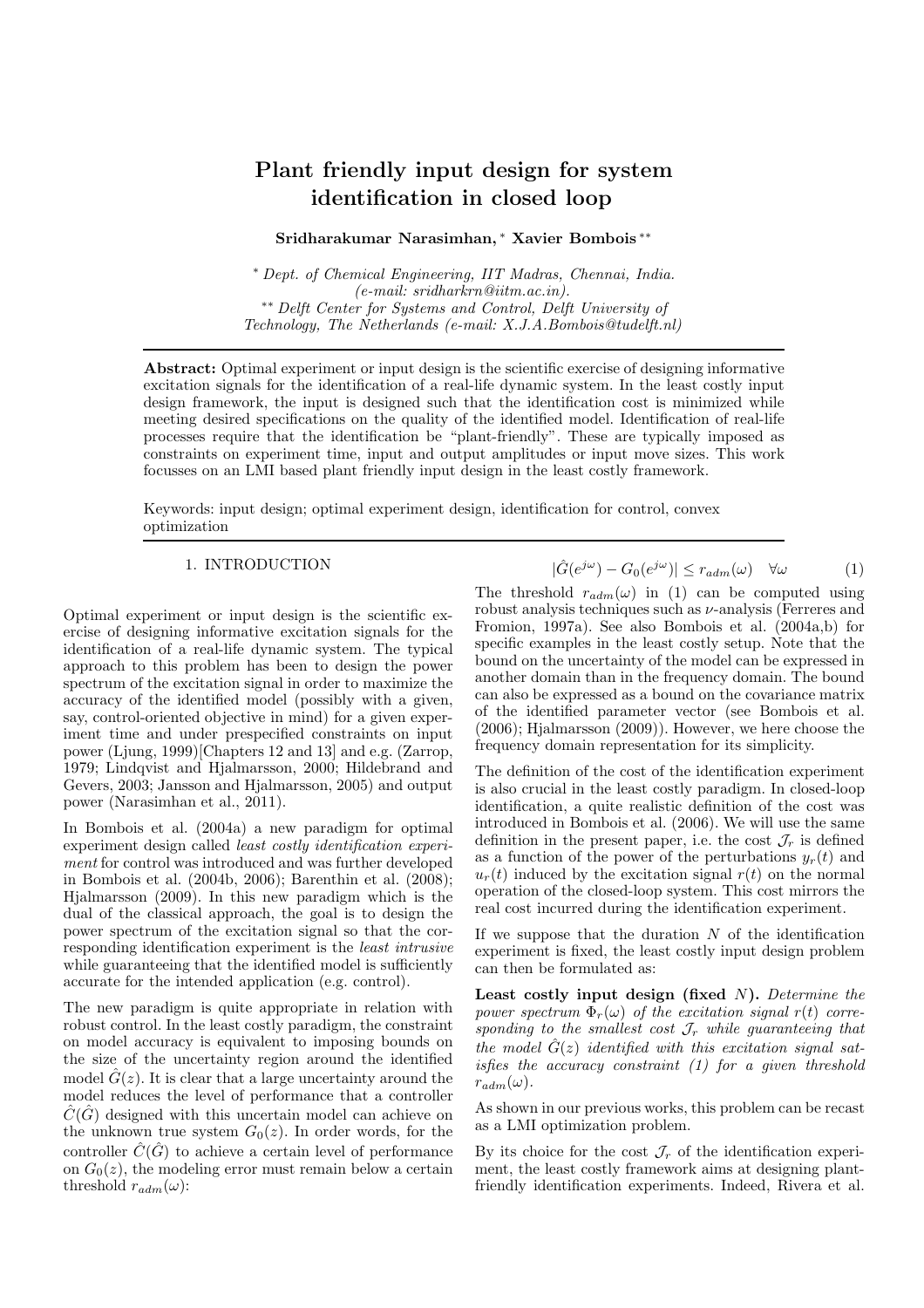(2009) define such experiments as experiments that are carried out under conditions causing minimal disruption to normal operations (see also Narasimhan and Rengaswamy (2011)). However, while limiting output excursions and input usage are directly taken into account in the least costly framework, another very important plant-friendly characteristic, i.e. constraints on the the move size of the input signal  $|u(t)-u(t-1)|$  are not accounted. It is indeed a constraint expressed on the time-domain realization of the input signal while the least costly input design problem is expressed in the frequency domain (i.e. as a function of the power spectrum of the involved signals).

The absence of constraints on the move size of the input is an important drawback since a large move size increases wear and tear of actuators and valves. One solution to introduce this move size constraint is to first shape the optimal spectrum  $\Phi_r(\omega)$  in either the traditional or least costly framework. This is followed by a time-domain realization which will lead to an input signal with small move size (see Godfrey (1993)). However, since  $\Phi_r(\omega)$ was optimized without any consideration for the input move size, this approach is not always guaranteed to be successful.

In recent works (Narasimhan and Rengaswamy, 2011; Narasimhan et al., 2011), for the open-loop identification case, the move size constraint is relaxed by constraining the variance  $\bar{E}(u(t) - u(t-1))^2$  of the move size, instead of the move size itself. This results in a convex constraint in the frequency domain and is equivalent to a weighted constraint on the input spectrum. The weighting function is theoretically equivalent to a low pass filter and hence penalizes high frequency content; leading to smoother signals.

This relaxed constraint directly accounts for the move size in the optimization problem, the solution of which results in the optimal spectrum. As mentioned above, until now, this relaxed move size constraint had only been applied for open-loop identification and had not been connected to the least costly framework. In this paper, we extend the results of Narasimhan and Rengaswamy (2011) to show that the move size constraint can be added as an extra constraint in the closed-loop least costly input design problem defined above. The resulting input design problem remains an LMI optimization problem. Moreover, using a numerical example, we illustrate the trade-offs between the conflicting requirements (minimum cost, accuracy and small move sizes).



Fig. 1. Closed loop  $[C_{id}, G_0]$  during an identification experiment with  $r(t)$  as excitation signal.

#### 2. PREDICTION ERROR IDENTIFICATION

We consider the identification of a stable, linear, timeinvariant, single input single output system with a model structure  $\mathcal{M} = \{G(z, \theta), H(z, \theta)\}, \theta \in \mathbb{R}^k$ , that is able to represent the true system. Thus, the true finitedimensional system is given by:

$$
S: y(t) = \overbrace{G(z, \theta_0)}^{G_0(z)} u(t) + \overbrace{H(z, \theta_0)e(t)}^{v(t)}
$$
(2)

for some unknown parameter vector  $\theta_0 \in \mathbb{R}^k$ . In (2),  $e(t)$ is a white noise with variance  $\sigma_e^2$  and  $G(z, \theta_0)$ ,  $H(z, \theta_0)$ are stable discrete-time transfer functions. Furthermore,  $H(z, \theta_0)$  is assumed to be monic and minimum-phase.

This true system is operated in closed loop with an initial controller  $C_{id}$ :  $u(t) = r(t) - C_{id}(z)y(t)$ . The signal  $r(t)$  is zero in normal operation but is used to excite the system for a closed-loop identification experiment (see Figure 1). With  $S_{id} = 1/(1 + C_{id}G_0)$ , the closed-loop system can be written as:

$$
y(t) = S_{id}v(t) + \overbrace{G_0 S_{id}r(t)}^{y_r(t)}
$$
\n(3)

$$
u(t) = -C_{id}S_{id}v(t) + \underbrace{S_{id}r(t)}_{u_r(t)}
$$
\n<sup>(4)</sup>

A suitable signal  $r(t)$  whose spectrum  $\Phi_r(\omega)$  is the design variable of our optimal experiment design problem is used to excite the system. The input-output data  $Z^N =$  $\{y(t) \; u(t)|t = 1...N\}$  are collected and a consistent estimate  $\hat{\theta}_N$  of the true parameter vector  $\theta_0$  is obtained in the prediction error identification framework as follows:

$$
\hat{\theta}_N \triangleq \arg \ \min_{\theta} \frac{1}{N} \sum_{t=1}^N \epsilon^2(t, \theta) \tag{5}
$$

with  $\epsilon(t, \theta) \stackrel{\Delta}{=} H(z, \theta)^{-1} (y(t) - G(z, \theta)u(t)).$ 

The identified parameter vector  $\hat{\theta}_N$  is asymptotically normally distributed,  $\hat{\theta}_N \sim \mathcal{N}(\theta_0, P_\theta)$  and, given the fullorder model structure assumption, the covariance matrix  $P_{\theta}$  has the following expression (Ljung, 1999):  $P_{\theta}$  =  $\frac{\sigma_e^2}{N} \left( \bar{E} \left( \psi(t, \theta_0) \psi(t, \theta_0)^T \right) \right)^{-1}$  with  $\psi(t, \theta) = -\frac{\partial \epsilon(t, \theta)}{\partial \theta}$ . The asymptotic expression has been shown to be accurate for sufficiently large N, e.g.,  $N \geq 300$  (Ljung, 1999). The dependence of the covariance matrix  $P_{\theta}$  on the power spectrum of the selected excitation signal  $r(t)$  is evidenced by the following expression of the inverse of  $P_\theta$  (Ljung, 1999):

$$
P_{\theta}^{-1} = \left(\frac{N}{\sigma_e^2} \frac{1}{2\pi} \int_{-\pi}^{\pi} F_r(e^{j\omega}, \theta_0) F_r(e^{j\omega}, \theta_0)^* \Phi_r(\omega) d\omega\right) + \left(N \frac{1}{2\pi} \int_{-\pi}^{\pi} F_v(e^{j\omega}, \theta_0) F_v(e^{j\omega}, \theta_0)^* d\omega\right)
$$
(6)

with  $F_r(z, \theta_0) = \frac{S_{id}}{H_0} \Lambda_G(z, \theta_0), F_v(z, \theta_0) = \frac{\Lambda_H(z, \theta_0)}{H_0}$  $C_{id}S_{id}\Lambda_G(z,\theta_0), \ \Lambda_G(z,\theta) = \frac{\partial G(z,\theta)}{\partial \theta} \ \text{ and } \ \Lambda_H(z,\theta) =$  $\frac{\partial H(z,\theta)}{\partial \theta}$ . Using the asymptotic Gaussian distribution of the estimated parameter vector  $\hat{\theta}_N$ , it is possible to define an (additive) uncertainty region  $\mathcal{D}_{r_u}(\hat{\theta}_N)$  around the identified model and containing the unknown true system  $G_0(z)$ at any chosen probability level:

$$
\mathcal{D}_{r_u}(\hat{\theta}_N) = \left\{ G(z) \in H_\infty \mid \left| G(e^{j\omega}) - G(e^{j\omega}, \hat{\theta}_N) \right| \le r_u(\omega) \ \ \forall \omega \right\}
$$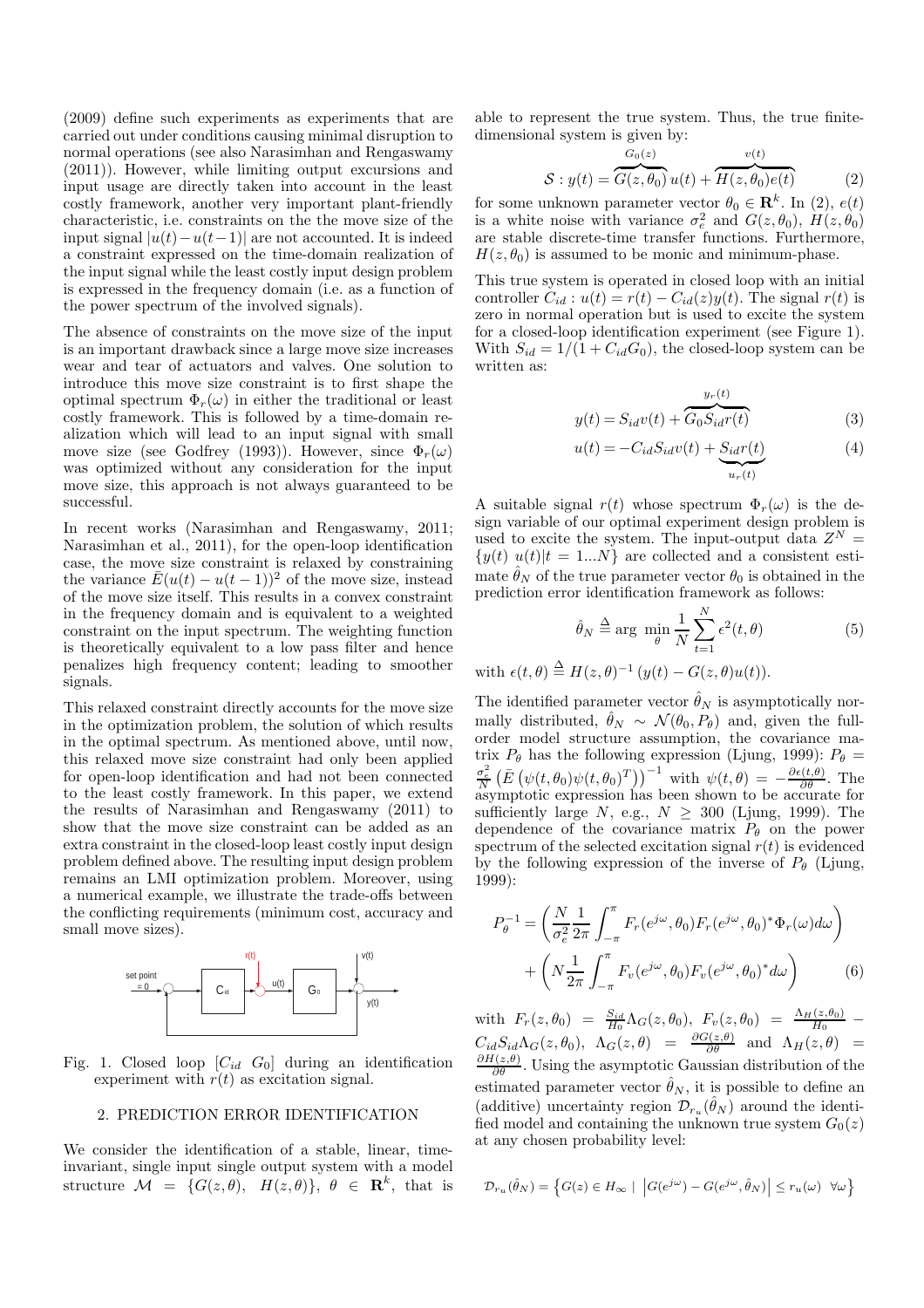Using the following first order approximation of  $G(z, \theta_0)$ :  $G(z, \theta_0) \approx G(z, \hat{\theta}_N) + \Lambda_G^T(z, \theta_0)(\theta_0 - \hat{\theta}_N)$  with  $\Lambda_G(z, \theta)$  as defined above,  $r_u(\omega)$  can be approximated as follows:

$$
r_u(\omega) = \alpha \sqrt{\lambda_1 \left( T(e^{j\omega}, \theta_0) P_{\theta} T(e^{j\omega}, \theta_0)^T \right)} \tag{7}
$$

where  $T(e^{j\omega}, \theta_0) \triangleq \begin{pmatrix} Re(\Lambda_G^T(e^{j\omega}, \theta_0)) \\ Im(\Lambda_G^T(e^{j\omega}, \theta_0)) \end{pmatrix}$  $\frac{Re(\Lambda_G^T(e^{j\omega}, \theta_0))}{Im(\Lambda_G^T(e^{j\omega}, \theta_0))}$   $\in \mathbf{R}^{2 \times k}$ ,  $\lambda_1(A)$ denotes the largest eigenvalue of A and  $\alpha$  is a real constant dependent on the chosen probability level: if we want  $Pr(G_0 \in \mathcal{D}_{r_u}(\hat{\theta}_N)) = 0.95$ , then  $\alpha$  is chosen such that  $Pr(\chi^2(k_G) < \alpha^2) = 0.95$  ( $k_G$  is the number of parameters in  $G(z, \theta)$ ) (see Bombois et al. (2005)).

Since the true system lies in  $\mathcal{D}_{r_u}$  (upto a probability level), we have that

$$
|G(e^{j\omega}, \hat{\theta}_N) - G_0(e^{j\omega})| \le r_u(\omega) \quad \forall \omega \tag{8}
$$

In the sequel, we will refer to  $r_u(\omega)$  as the bound on the modeling error or, for the sake of simplicity, as the modeling error.

An important observation at this stage is that the modeling error  $r_u(\omega)$  is a function of the covariance matrix  $P_{\theta}$  and thus, by (6), a function of the excitation signal  $r(t)$  used during the identification experiment. Obviously, given signals  $r(t)$  having the same frequency content, the modelling error can be reduced by increasing the signal power. Moreover, signals  $r(t)$  having the same power, but differing in frequency content will lead to different modeling errors  $r_u(\omega)$ . Hence, it is possible to tailor the frequency content and power of the excitation signal to achieve the desired performance.

# 3. OPTIMIZATION FORMULATION

In this section, we recall in a nutshell how the least costly input design problem can be formulated as a convex optimization problem and we show that adding the move size constraint also leads to a convex optimization problem.

#### 3.1 Definition of cost

The cost of a closed-loop identification experiment can be quantified by the power  $\mathcal{P}_r$  of the external signal  $r(t)$ . However, we define the cost such that it mirrors the actual cost incurred in the excitation of an industrial system or process. Such a process unit can be represented as in Figure 1. In normal operation the signals  $u(t)$  (control signal) and  $y(t)$  (the product) are given by:  $y(t) = S_{id}v(t)$ and  $u(t) = -C_{id}S_{id}v(t)$   $(v(t) = H_0(z)e(t))$ . By applying an external signal  $r(t)$  to the loop during the identification, the normal operation is affected by disturbances  $y_r(t)$ and  $u_r(t)$  as seen from (3) and (4). This results in an economic cost, e.g., loss in quality, production, higher energy consumption etc. This cost can be quantified in terms of  $y_r(t)$  and  $u_r(t)$ :

$$
\mathcal{J}_r = \beta_y \mathcal{P}_{y_r} + \beta_u \mathcal{P}_{u_r} = \frac{1}{2\pi} \int_{\pi}^{-\pi} (\beta_y \Phi_{y_r} + \beta_u \Phi_{u_r}) d\omega \quad (9)
$$

where the weights  $\beta_u$  and  $\beta_v$  reflect the relative importance of the input and output perturbations. In this work, they are both chosen to be equal to one, i.e.,  $\beta_u = \beta_y = 1$ . The cost function is clearly a linear function of the decision variable  $\Phi_r(\omega)$ .

# 3.2 Constraints

We will now formulate the accuracy constraint (1) as a function of the decision variable  $\Phi_r(\omega)$ . This can be done by using the relation (8) which gives a bound  $r_u(\omega)$  on the modeling error between the identified model  $G(z, \hat{\theta}_N)$  and the true system  $G(z, \theta_0)$ :

$$
\alpha \sqrt{\lambda_1 \left( T(e^{j\omega}, \theta_0) P_{\theta} T(e^{j\omega}, \theta_0)^T \right)} \le r_{adm}(\omega) \quad \forall \omega \quad (10)
$$

where the covariance matrix  $P_{\theta}$  as shown in (6), is a function of the decision variable  $\Phi_r(\omega)$ . The nonlinear, but convex constraint (10) can easily be recast in an affine form using Schur complements (Boyd et al., 1994). Expression (10) is indeed equivalent to:  $\alpha^2 T(e^{j\omega}) P_{\theta} T(e^{j\omega})^T \leq$  $r_{adm}^2(e^{j\omega})I_2$  which in turn can be written using Schur complements as:

$$
\left(\begin{array}{c} \frac{r_{adm}^2(e^{j\omega})}{\alpha^2}I_2\ T(e^{j\omega})\\ T(e^{j\omega})^T\end{array}\begin{array}{c}P_{\theta}^{-1}\end{array}\right)>0\quad\forall\omega
$$

The latter is also equivalent to:

$$
\left(\begin{array}{cc}P^{-1}_\theta & T^T(e^{j\omega})\\T(e^{j\omega}) & \frac{r^2_{adm}(e^{j\omega})}{\alpha^2}I_2\end{array}\right) > 0 \ \ \forall \omega
$$

Another application of the Schur complement now results in the following LMI (11):

$$
P_{\theta}^{-1} \ge R_{adm}(\omega) \quad \forall \omega \tag{11}
$$

with  $R_{adm}(\omega) = \frac{\alpha^2}{r^2}$  $\frac{\alpha^2}{r_{adm}^2(\omega)}T^T(e^{j\omega},\theta_0)T(e^{j\omega},\theta_0)$ . The constraint (11) is now affine in the decision variable  $\Phi_r(\omega)$ since  $P_{\theta}^{-1}$  has this property (see (6)). The least costly input design defined in the introduction is thus the solution of the following convex optimization problem.

$$
\min_{\Phi_r(\omega)} \mathcal{J}_r \text{ s.t. } \begin{cases} \Phi_r(\omega) \ge 0 \ \forall \omega \\ P_\theta^{-1} \ge R_{adm}(\omega) \ \forall \omega \end{cases} \tag{12}
$$

In order to address plant friendly concerns, we constrain the variance of the move size (Narasimhan and Rengaswamy, 2011):

$$
\bar{E}(u(t) - u(t-1))^2 = \frac{1}{2\pi} \int_{-\pi}^{\pi} |W(e^{j\omega})|^2 \Phi_u(\omega) d\omega \le \xi
$$
\n(13)

with  $W(z) = 1 - z^{-1}$  and  $\xi$  a given constant. With  $(4)$ , the constraint can be rewritten as the following affine constraint in  $\Phi_r(\omega)$ :

$$
\frac{1}{2\pi} \int_{-\pi}^{\pi} \left( |W \ S_{id}|^2 \ \Phi_r(\omega) + \sigma_e^2 |W \ C_{id} \ S_{id} \ H_0|^2 \right) d\omega \le \xi
$$
\n(14)

The plant friendly optimal design problem is thus the following convex optimization problem:

$$
\min_{\Phi_r(\omega)} \mathcal{J}_r
$$
\ns.t. 
$$
\begin{cases}\nP_\theta^{-1} \geq R_{adm}(\omega) \ \forall \omega \\
\frac{1}{2\pi} \int_{-\pi}^{\pi} |W S_{id}|^2 (\Phi_r(\omega) + \sigma_e^2 | C_{id} H_0|^2) d\omega \leq \xi \\
\Phi_r(\omega) \geq 0 \ \forall \omega\n\end{cases}
$$
\n(15)

The first issue with the optimization problems in (12) and  $(15)$  is that the number of constraints is infinite, since  $(11)$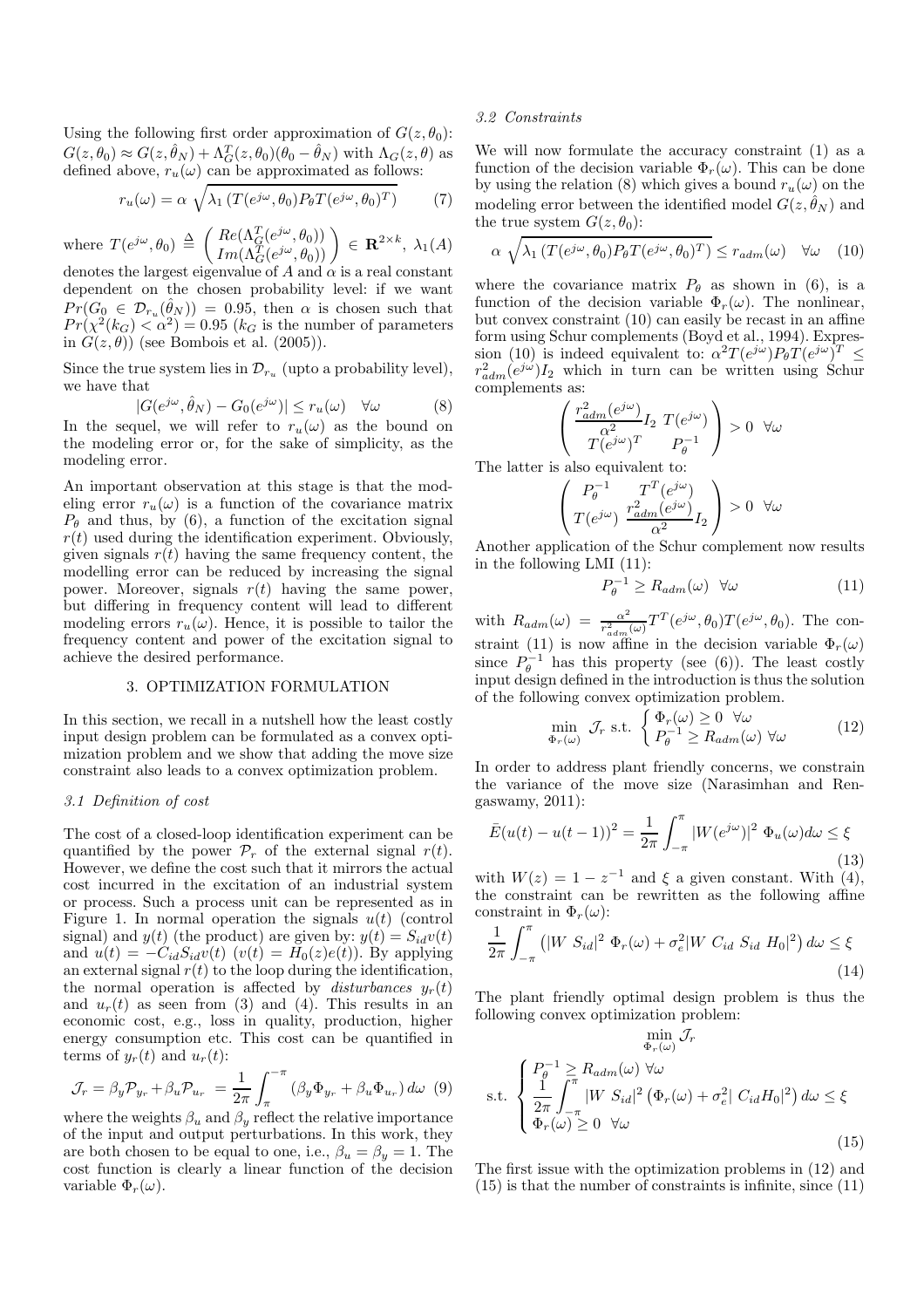must hold at each frequency. Even though more elaborate solutions exist (see e.g. Bombois et al. (2004b)), a simple approach to circumvent this issue is to grid the frequency range in order to obtain a finite number of constraints. A second issue is the fact that the cost function and constraints in (12) depend on the true parameter vector  $\theta_0$  and the true noise variance  $\sigma_e^2$  (via  $P_\theta$ ). Hence, the optimal excitation spectrum for the identification depends on the true system whose parameters have to be estimated. This is well recognized in general experiment design problems (Ljung, 1999; Antoulas and Anderson, 1999). To circumvent this issue, a short sub-optimal experiment, e.g., with white noise is performed to obtain estimates  $\theta_{init}$  and  $\sigma_{e,init}^2$  of the true parameter vector and noise variance respectively. The true values of  $\theta_0$  and  $\sigma_e^2$ , are replaced by estimates  $\theta_{init}$  and  $\sigma_{e,init}^2$  of respectively. For more elaborate techniques to circumvent the chicken-andegg problem and discussion on the impact of using an estimated model in the optimization problem, we refer the reader to Bombois et al. (2006) and Gerencsér et al. (2009).

A third issue is that the decision variable,  $\Phi_r(\omega)$ , in the optimization problems described above (12) and (15) is infinite dimensional. Hence, in order to solve them using LMI tools such as semidefinite programming (Boyd et al., 1994), a finite linear parametrization of  $\Phi_r(\omega)$  is needed. A common parametrization is the following one (Lindqvist and Hjalmarsson, 2000; Lindqvist, 2001):

$$
\Phi_r(\omega) = \sum_{i=-m}^m c_i \ e^{j\omega i} \ge 0 \tag{16}
$$

with  $c_i = c_{-i}$  and m is a user defined choice. This parameterization restricts<sup>1</sup> the set of signals  $r(t)$  to those that can be generated by a white noise of unit variance passing through an arbitrary FIR filter of length  $m + 1$ . The parameters  $c_i$   $(i = 0, \ldots, m)$  are indeed, by construction, the finite auto-correlation sequence of the signal corresponding to  $\Phi_r(\omega)$ . With this choice of parametrization, the decision variables are the parameters  $c_i$   $(i = 0, \ldots, m)$  (Lindqvist) and Hjalmarsson, 2000; Bombois et al., 2006). We observe that a larger  $m$  allows more flexibility in the parametrization of the spectrum and that choosing  $m = 0$  is equivalent to a flat spectrum (white noise):  $\Phi_r(\omega) = c_0 \ \forall \omega$ .

An additional advantage of the parametrization (16) is that it is very easy to generate a time-domain input sequence  $r(t)$  having the spectrum (16) (see (Lindqvist) and Hjalmarsson, 2000; Lindqvist, 2001) for details).

#### 4. NUMERICAL ILLUSTRATIONS

#### Consider the following ARX system (Landau et al., 1995):

<sup>1</sup> The positivity of the spectrum  $\Phi_r(\omega)$  parametrized by (16) can be guaranteed by the existence of a symmetric matrix  $Q$  satisfying the following LMI constraint that can be added to (15) (Lindqvist and Hjalmarsson, 2000; Bombois et al., 2006):

$$
\begin{pmatrix} Q - A^TQA & C^T - A^TQB \\ C - B^TQA & D + D^T - B^TQB \end{pmatrix} \ge 0
$$

with the following definitions of  $A, B, C, D$ :

 $\mathcal{L} = \mathcal{L}$ 

$$
A = \begin{pmatrix} 0 & 0 \\ I_{m-1} & 0 \end{pmatrix} \quad B = \begin{pmatrix} 1 & 0 \dots 0 \end{pmatrix}
$$

$$
C = \begin{pmatrix} c_1 & c_2 & \dots & c_m \end{pmatrix} \qquad D = \frac{c_0}{2}
$$

$$
y(t) = G_0(z)u(t) + H_0(z)e(t) = \frac{z^{-3}B_0(z)}{A_0(z)}u(t) + \frac{1}{A_0(z)}e(t)
$$
\n(17)

with  $B_0(z) = 0.10276 + 0.18123z^{-1}$ ,  $A_0(z) = 1$  $1.99185z^{-1} + 2.20265z^{-2} - 1.84083z^{-3} + 0.89413z^{-4}$ , and  $e(t)$  a realization of a white noise process of variance  $\sigma_e^2 = 0.5$ . The true system operates in closed loop with a controller  $C_{id}$  which has been designed using the 4block  $H_{\infty}$  control design method of Ferreres and Fromion (1997b) and an initial estimate of the true system. This initial estimate of the true system originates from an openloop experiment and is equal to:

$$
y(t) = \frac{z^{-3}B_{init}(z)}{A_{init}(z)}u(t) + \frac{1}{A_{init}(z)}e(t)
$$

with  $B_{init}(z) = 0.0817 + 0.172z^{-1}$  and  $A_{init}(z) = 1 1.9755z^{-1} + 2.1965z^{-2} - 1.8495z^{-3} + 0.8881z^{-4}$ . The estimate  $\sigma_{e,init}^2$  of  $\sigma_e^2$  is 0.5265.

We wish to improve the performance of the controller by re-identifying a model using a direct closed-loop experiment of duration  $N = 500$ . The desired accuracy  $r_{adm}(\omega)$ for the to-be-identified model is based on robust control specifications on the sensitivity function and is represented by the red curve in Figure 2. We choose  $\alpha = 3.55$  to compute (7) and hence, we ensure that this bound is valid at a probability of 95 %.



Fig. 2. Comparison of  $r_{adm}(\omega)$  (red solid) with the modeling error  $r_u(\omega)$  obtained with  $\Phi_{r,opt,white}(\omega)$  (black dashed) and with  $\Phi_{r,opt}(\omega)$  (blue dotted)

In order to optimally shape the spectrum  $\Phi_r(\omega)$  of the excitation signal and obtain the spectrum inducing the lowest cost  $\mathcal{J}_r = \mathcal{P}_{u_r} + \mathcal{P}_{y_r}$ , we consider the least costly design problem (12). The parametrization for the power spectrum  $\Phi_r(\omega)$  is chosen as in (16) with  $m = 10$ . The optimal spectrum  $\Phi_{r,opt}(\omega)$  with  $m = 10$  is depicted in Figure 3. The cost  $\mathcal{J}_r$  incurred by the application of an external signal having the spectrum  $\Phi_{r,opt}(\omega)$  is equal to 10. If we would have limited ourselves to white noise, i.e., flat spectrum with  $m = 0$  and solved (12), we would obtain the optimal spectrum  $\Phi_{r,opt,white}(\omega)$  which corresponds to an induced cost  $\mathcal{J}_r = 22$  (approximately two times larger than with the flexible spectrum).

Realizations  $r(t)$  of length  $N = 500$  of the two spectra  $\Phi_{r,out}(\omega)$  and  $\Phi_{r,out,white}(\omega)$  are generated. These signals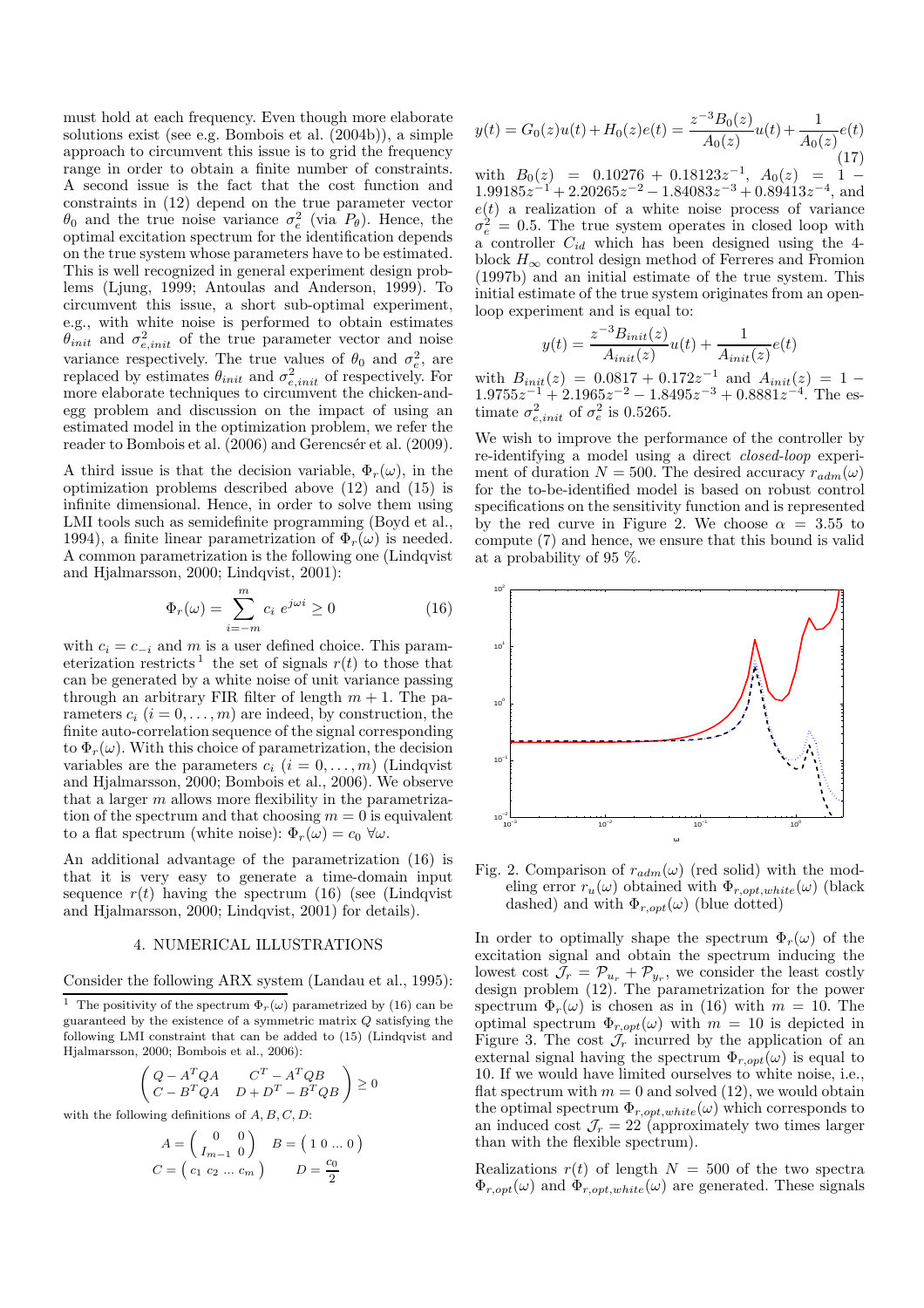

Fig. 3. Flexible spectrum  $\Phi_{r,opt}(\omega)$  without move size constraint (blue dashed) and flexible spectrum  $\Phi_{r,opt, move}(\omega)$  with move size constraints (red solid)



Fig. 4. Induced  $y_r$  with with  $\Phi_{r,opt,move}(\omega)$  (red, top), with  $\Phi_{r,opt}(\omega)$  (blue, middle), and with  $\Phi_{r,opt,white}(\omega)$ (green, bottom )



Fig. 5. Induced  $u_r$  with  $\Phi_{r,opt,move}(\omega)$  (red, top), with  $\Phi_{r. \text{opt}}(\omega)$  (blue, middle ), and with  $\Phi_{r, \text{opt,}white}(\omega)$ (green, bottom)

 $r(t)$  have been applied to the closed-loop  $[C_{id}, G_0]$  and the induced disturbances  $y_r(t)$  and  $u_r(t)$  corresponding to these two signals  $r(t)$  are depicted in Figures 4 and 5. respectively. We observe that the induced perturbation  $y_r(t)$  is much smaller when  $\Phi_{r,opt}(\omega)$  is used, i.e. when the spectrum is shaped appropriately (the perturbation  $u_r$  are similar in both cases). Thus, this corroborates the substantially higher cost incurred in using white noise as the excitation signal as compared to the optimal input. The extra flexibility that is available is used to reduce the cost while meeting the desired constraints.

We have also used the two realizations of  $r(t)$  to identify a model using direct closed-loop identification and we observe that, as expected, the bound  $r_u(\omega)$  on the modeling error of these two models satisfy the accuracy threshold  $r_{adm}(\omega)$  (see Figure 2). However, recall that the signal corresponding to  $\Phi_{r,opt}(\omega)$  induced a performance degradation  $\mathcal{J}_r$  which is two times smaller than the performance degradation induced by one corresponding to  $\Phi_{r,opt,white}(\omega).$ 

Now, consider the plant friendly design problem. When  $\Phi_{r,opt}(\omega)$  is used, the move size variance  $\bar{E}(u(t)-u(t-1))^2$ is 2.7. The smallest value for  $\xi$  such that (15) is feasible is 0.45. Hence, to uncover the trade-off between cost and the move size, it is sufficient to consider  $\xi \in [0.45, 2.76]$ . The optimal spectrum obtained by solving (15) with  $\xi = 0.45$ and  $m = 10$  is shown in Figure 3. The move size constraint (essentially a filter) penalizes high frequency contents of the signal as seen in Figure 3. The cost function  $\mathcal{J}_r$  is for  $\Phi_{r,opt, move}(\omega)$  equal to 20.

Hence, with the constraint on the move size, in order to obtain an identified model of reasonable accuracy, the system has to be excited in a way which results in a higher cost, and specifically in an higher value of  $\mathcal{P}_{y_r}$ . The increase in output perturbation  $y_r$  is evident in Figure 4 where the output perturbation  $y_r$  with  $\Phi_{r,opt,move}(\omega)$  is in red. However, the extra constraint results in a signal  $u_r$ which is much smoother (as expected) as seen in Figure 5 where the resulting  $u_r$  with  $\Phi_{r,opt,move}(\omega)$  is in red. Thus, while the input is friendlier (i.e., the input is smoother) as compared to the one corresponding to the optimal spectrum  $\Phi_{r,opt}(\omega)$ , the cost is higher. As compared to white noise, it is friendlier and also results in a lower cost.

In order to find the optimal trade-off between  $\mathcal{J}_r$  and the move size of  $u(t)$ , let  $\xi$  vary in [0.45, 2.76]. An acceptable trade-off between the cost and input friendliness can be found with  $\xi = 1$  which leads to an optimal spectrum  $\Phi_{r,opt, move, \xi=1}(\omega)$  corresponding to  $\mathcal{J}_r = 14$ . The induced perturbations  $y_r$  and  $u_r$  for this  $\Phi_{r,opt,move,\xi=1}(\omega)$  are depicted in red in Figures 6 and 7, respectively and compared with the ones induced by  $\Phi_{r, opt}(\omega)$  and  $\Phi_{r, opt, white}(\omega)$ .

# 5. CONCLUSIONS

We presented an optimal input design problem for identification in closed loop in the least costly framework with constraints on the input move size and desired model accuracy. The trade-off between the identification cost and input move size variance was quantified. The move size constraint restricts the spectrum of the excitation signal